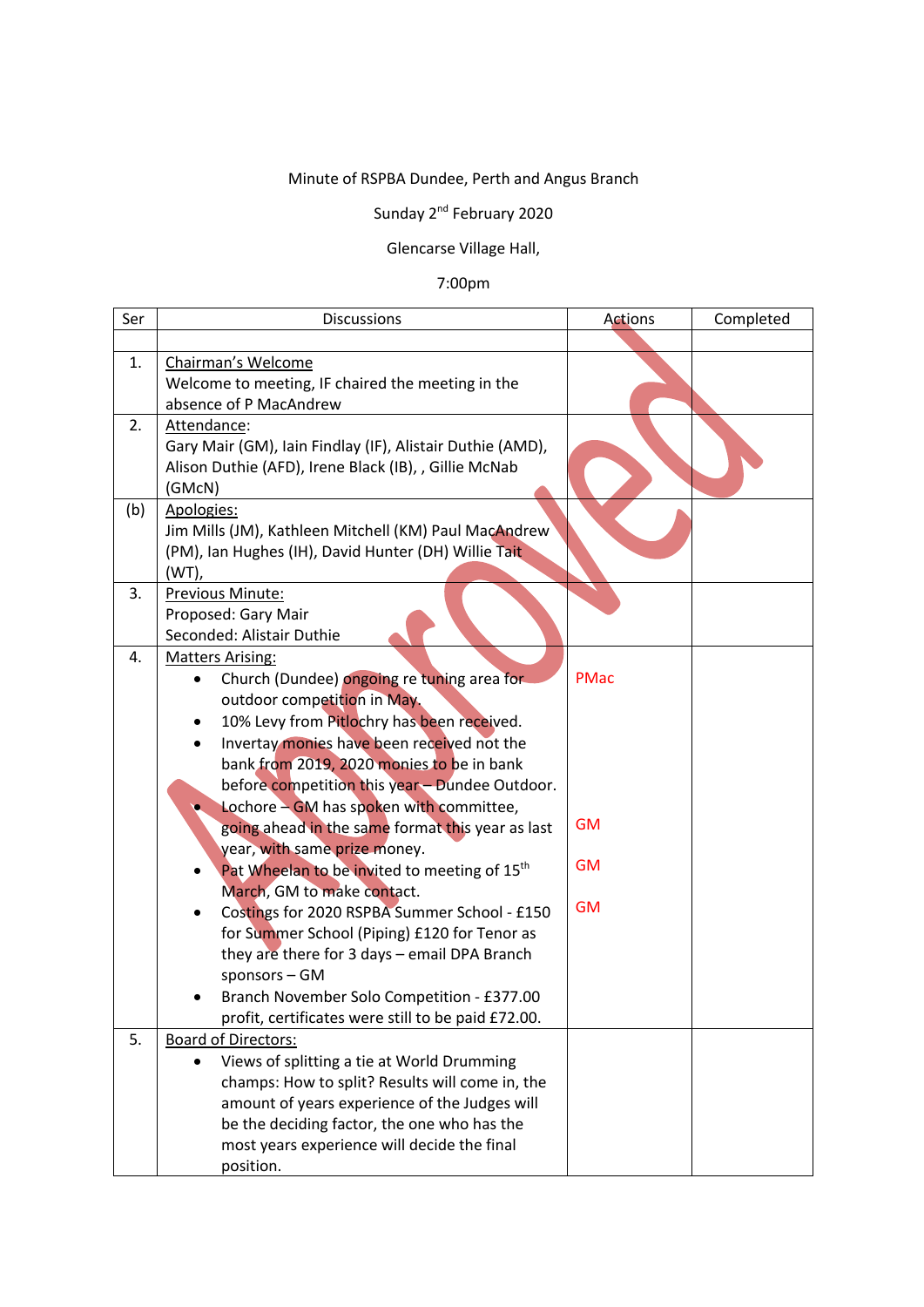|    | Dates of the Majors - June - two in June -<br>Complaint from a band. Are you happy with the<br>dates of the Majors? AFD has put forward re<br>British Championship being the same weekend<br>as Atholl Highlanders Weekend and that to try<br>and avoid this weekend for a Major as it effects<br>quite a few bands.<br>HQ Building - OSCR are enquiring into how HQ<br>went about getting the architect, Directors had<br>to go back to branches and ask if there were any<br>architect within the bands - Euan Whitmore<br>asked his work to come in and look at what was<br>required, 5/6 contractors tendered for building<br>work - historic Scotland involved between the<br>two organisations came up with the final build.<br>Branch meetings should be two weeks after a<br>directors meeting, so that minutes are available<br>to all at the same time with same information.<br>GM to write to HQ regarding getting copies.<br>If Ian Embleton (Chief Executive) is going out to<br>٠<br>represent our organisation, he should be given a<br>briefing pack, and he will be encouraged not to<br>divert from this information at any time no<br>matter what the circumstances are.<br>Directors require to be professional, this is to be<br>encouraged more.<br>Proposed: Gillie McNab<br>Seconder: Irene Black | <b>GM</b>       |  |
|----|----------------------------------------------------------------------------------------------------------------------------------------------------------------------------------------------------------------------------------------------------------------------------------------------------------------------------------------------------------------------------------------------------------------------------------------------------------------------------------------------------------------------------------------------------------------------------------------------------------------------------------------------------------------------------------------------------------------------------------------------------------------------------------------------------------------------------------------------------------------------------------------------------------------------------------------------------------------------------------------------------------------------------------------------------------------------------------------------------------------------------------------------------------------------------------------------------------------------------------------------------------------------------------------------------------------------------|-----------------|--|
| 6. | Education:                                                                                                                                                                                                                                                                                                                                                                                                                                                                                                                                                                                                                                                                                                                                                                                                                                                                                                                                                                                                                                                                                                                                                                                                                                                                                                                 |                 |  |
|    | Nothing to report                                                                                                                                                                                                                                                                                                                                                                                                                                                                                                                                                                                                                                                                                                                                                                                                                                                                                                                                                                                                                                                                                                                                                                                                                                                                                                          |                 |  |
| 7. | Media:<br>Nothing to report                                                                                                                                                                                                                                                                                                                                                                                                                                                                                                                                                                                                                                                                                                                                                                                                                                                                                                                                                                                                                                                                                                                                                                                                                                                                                                |                 |  |
| 8. | <b>Treasurers Report:</b><br>Treasurer A/C 141 - £44.83<br>Business Instrant Access 257 - £1568.12<br>Treasurer No3 - £4725.30<br>Petty Cash - £26.61                                                                                                                                                                                                                                                                                                                                                                                                                                                                                                                                                                                                                                                                                                                                                                                                                                                                                                                                                                                                                                                                                                                                                                      |                 |  |
|    | Outreach - Bands that have not paid - Mull & Iona,<br>Perth & District, Lochgelly, Mackenzie, Stockbridge,<br>Joshua Reilly, - GM to email all band<br>High School of Dundee not cashed their chq from last<br>May. IB to cancel check                                                                                                                                                                                                                                                                                                                                                                                                                                                                                                                                                                                                                                                                                                                                                                                                                                                                                                                                                                                                                                                                                     | <b>GM</b><br>IB |  |
|    | IB to send Invoice to the council for the night lights                                                                                                                                                                                                                                                                                                                                                                                                                                                                                                                                                                                                                                                                                                                                                                                                                                                                                                                                                                                                                                                                                                                                                                                                                                                                     | IB              |  |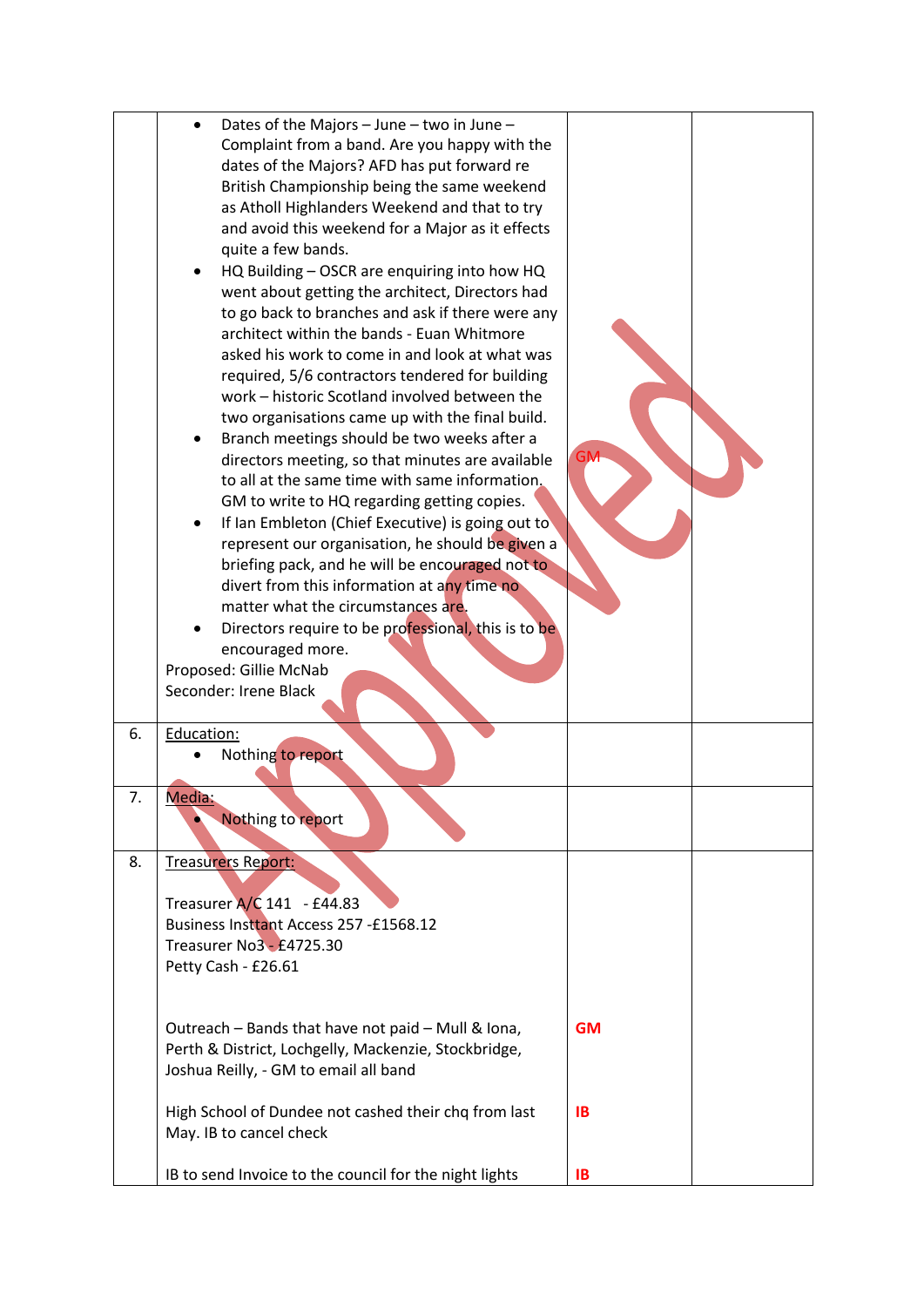|    | Proposer: Alistair Duthie<br>Seconder: Gillie McNab                                                                                                                                                                                                                                                                                                                                                                                                                                                                                                                                                                                                                                                                                                                                                                                                                                                                                                                                                                                                                                                                                                                                                                                                                                                                                                                                                                                                                                                                                                                                                                                                                                                                                                                                                                                                                                                                                                             |  |
|----|-----------------------------------------------------------------------------------------------------------------------------------------------------------------------------------------------------------------------------------------------------------------------------------------------------------------------------------------------------------------------------------------------------------------------------------------------------------------------------------------------------------------------------------------------------------------------------------------------------------------------------------------------------------------------------------------------------------------------------------------------------------------------------------------------------------------------------------------------------------------------------------------------------------------------------------------------------------------------------------------------------------------------------------------------------------------------------------------------------------------------------------------------------------------------------------------------------------------------------------------------------------------------------------------------------------------------------------------------------------------------------------------------------------------------------------------------------------------------------------------------------------------------------------------------------------------------------------------------------------------------------------------------------------------------------------------------------------------------------------------------------------------------------------------------------------------------------------------------------------------------------------------------------------------------------------------------------------------|--|
| 9. | Music Board:<br>AD gave report of previous meeting of $11th$<br>January 2020<br>Due to Ian Embletons situation - Still changing<br>policies document on Social Media, AD passed<br>on P&D policy as a guide to Pat Wheelan &<br>Kevin Reilly<br>Expecting Band Secretaries to make sure their<br>bands are behaving properly on the park.<br>Each Band to have a Constitution, Band Policy<br>and to produce each year - Document to be<br>drawn up as a guide to other bands. Work in<br>progress.<br>AD wrote an email to Kevin Reilly regarding "Is it<br>not about time the RSPBA started defending<br>their corner" - Regarding the Newspaper<br>articles and FB, The FB site is actually taking<br>people to Business site.<br>Board Of Directors feedback - realignment has<br>been stopped, lot of work put in but can see<br>why it has been stopped, 3A 3B Medley timings.<br>Prize money at Tenor competition to be alligned<br>with all other competitions. Various discussions<br>were had, decision to be forthcoming.<br>Board Of Directors are to keep an eye on<br>Alcohol consumption on the park, there is a<br>clause to be added to entry forms and signed by<br>bands, first offence fine will be £50 and will<br>progress (increase in price every time that same<br>band is caught) as season goes on.<br><b>P Brown and T Brown from the Piping College</b><br>attended MB meeting with Powerpoint<br>Presentation very good, however some of the<br>ideas were a bit far fetched.<br>What is the remit of the Pipe Band College-AD<br>asked?<br>Ratified sub groups for this year - S MQuillan<br>took over from Mick O'Neill on MB<br>Pipe Majors in G4 if they have tunes they want<br>to play put them forward and J Wark and<br>committee will look at the suggestions.<br>Gradings of the bands - further lists of bands<br>$\bullet$<br>were discussed for up/down grading.<br>Registration date cut-off to be looked at in due |  |
|    | course. Trying to have a part on registration                                                                                                                                                                                                                                                                                                                                                                                                                                                                                                                                                                                                                                                                                                                                                                                                                                                                                                                                                                                                                                                                                                                                                                                                                                                                                                                                                                                                                                                                                                                                                                                                                                                                                                                                                                                                                                                                                                                   |  |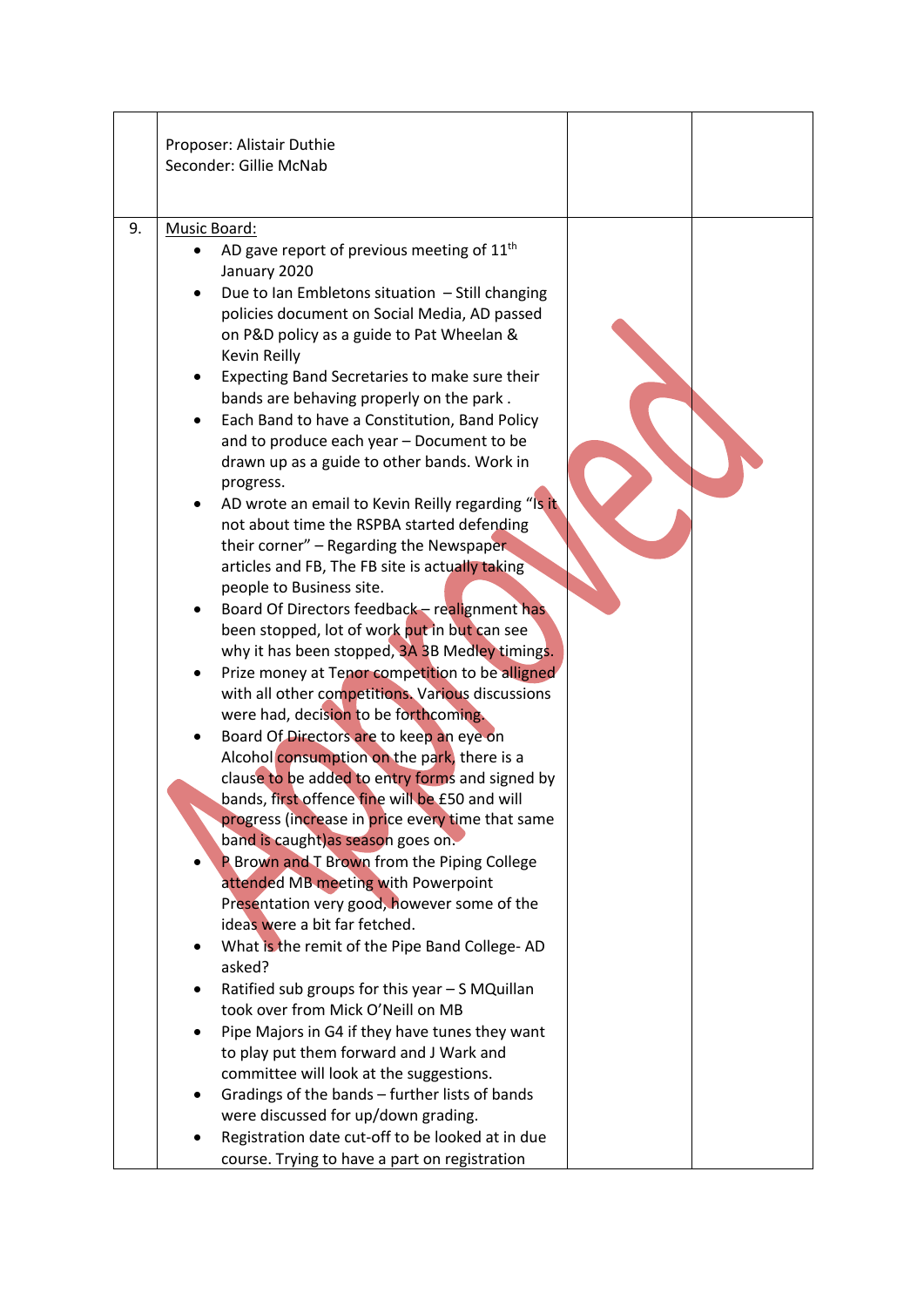|     | form to say which bands you've played for, for          |           |  |
|-----|---------------------------------------------------------|-----------|--|
|     | last 5 years.                                           |           |  |
|     | Card Registration System to be introduced               |           |  |
|     | Competition Format document - AD been                   |           |  |
|     | working on it                                           |           |  |
|     | New group (Format Group)- Julie Brinklow,               |           |  |
|     | Steve McQuillan, Alistair Duthie, Thereasa              |           |  |
|     | Brown. The document working off was out of              |           |  |
|     | date by 14 years. Ongoing                               |           |  |
|     | Minimum playing requirement, why is there not           |           |  |
|     | a maximum playing requirement? Been ongoing             |           |  |
|     | for some time.                                          |           |  |
|     | R Mathieson wants to come along to another              |           |  |
|     | MB meeting                                              |           |  |
|     | Changes for the following years playing                 |           |  |
|     | requirements will be in the Worlds programme,           |           |  |
|     | at the same time it will go live on Social Media.       |           |  |
|     | There will be a policy introduced.                      |           |  |
|     |                                                         |           |  |
|     | Proposer: Gary Mair                                     |           |  |
|     | Seconder: Irene Black                                   |           |  |
|     | Correspondence:                                         |           |  |
|     | Jason Lafferty - Web design, annual costs,<br>$\bullet$ |           |  |
|     | nothing has been received from Jason regarding          |           |  |
|     | costs for this year. Three of the branch bands          |           |  |
|     | have paid their levy, before price increase.            |           |  |
|     | Red Cross - cannot do Dundee outdoor<br>$\bullet$       | <b>GM</b> |  |
|     | competition, GM spoke to First Aid provision at         |           |  |
|     | Night lights in Perth $-$ they are looking to help.     |           |  |
|     | Secretary Perth Games - Sent an email                   |           |  |
|     | regarding playing at Perth Games Massed Bands           |           |  |
|     | with one of our bands - agreed by all present.          |           |  |
|     |                                                         |           |  |
| 11. | <b>AOCB</b>                                             |           |  |
|     | <b>Entry forms for Branch Competitions are</b>          |           |  |
|     | attached to the back of the previous minutes            |           |  |
|     | handed out tonight. Easier for Jason to load            |           |  |
|     | onto website/social as one document rather              |           |  |
|     | than individually.                                      |           |  |
|     | Format at the indoor competition to be<br>٠             |           |  |
|     | discussed at the March meeting. Suggestion to           |           |  |
|     | have bands with backs to glass with stage at the        |           |  |
|     | right hand side. Put out as separate document           |           |  |
|     | nearer the time.                                        |           |  |
|     | March branch meeting - discussion on<br>$\bullet$       |           |  |
|     | constitution if any prosed changes, you can             |           |  |
|     | propose changes at any meeting but cannot               |           |  |
|     | vote on until branch AGM.                               |           |  |
|     | GM to Email branch bands to say he can take             |           |  |
|     | proxy votes to AGM, All bands must email Gayle          | <b>GM</b> |  |